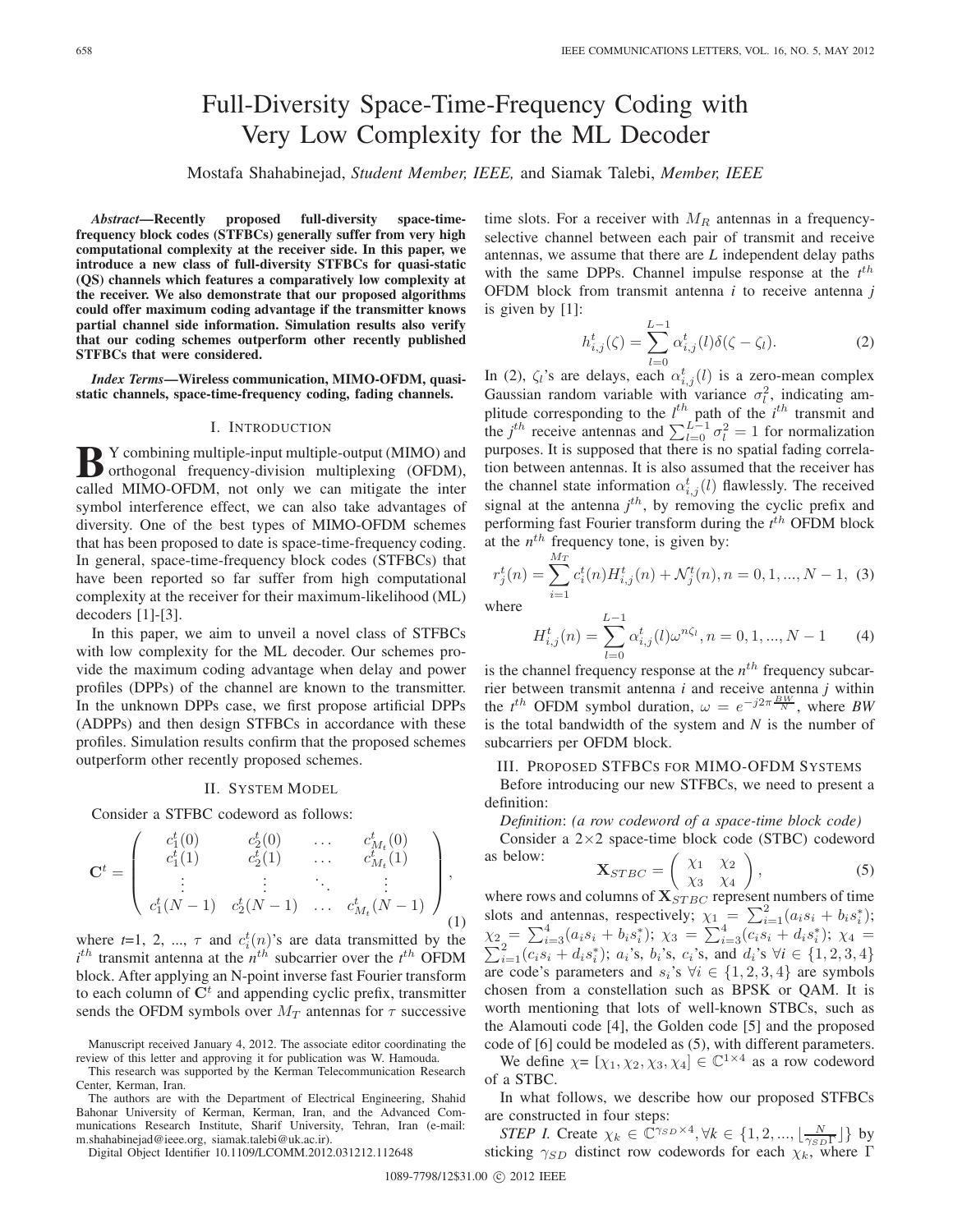

Fig. 1. COST207 channel models and suggested function for the ADPPs.



Fig. 2. Suggested ADPPs for different numbers of taps, L={3, 6, 12}.

is a number chosen from set  $\{1, 2, ..., L\}, \lfloor \cdot \rfloor$  indicates floor operation and  $\gamma_{SD}$  denotes separation distance between the same row codewords.

*STEP II.* Produce  $C_k \in \mathbb{C}^{\Gamma \gamma_{SD} \times 4}$  by the following equation:

$$
\mathbf{C}_{k} = [\mathbf{1}_{\Gamma \times 1} \otimes \mathbf{I}_{\gamma_{SD}}] \chi_{k}, k = 1, 2, ..., \lfloor \frac{N}{\gamma_{SD} \Gamma} \rfloor,
$$
 (6)

where  $\otimes$  stands for the tensor product, and  $\mathbf{1}_{\Gamma \times 1}$  is a column vector whose elements are all equal to one.

*STEP III.* If the remainder of  $\frac{N}{\gamma_{SD}\Gamma}$  is nonzero, create  $\chi' \in$  $\mathbb{C}^{\lfloor \frac{\psi}{\Gamma} \rfloor \times 4}$  by sticking  $\lfloor \frac{\psi}{\Gamma} \rfloor$  distinct row codewords, where  $\psi =$  $N - \gamma_{SD} \Gamma \left[ \frac{N}{\gamma_{SD} \Gamma} \right]$ . Then, generate  $\mathbf{C}' \in \mathbb{C}^{\Gamma \left[ \frac{\psi}{\Gamma} \right] \times 4}$  as below:

$$
\mathbf{C}' = [\mathbf{1}_{\Gamma \times 1} \otimes \mathbf{I}_{\lfloor \frac{\psi}{\Gamma} \rfloor}] \chi'. \tag{7}
$$

*STEP IV.* Construct  $C \in \mathbb{C}^{N \times 4}$  as follows:

$$
\mathbf{C} = \left[\mathbf{C}_1^T, \mathbf{C}_2^T, ..., \mathbf{C}_{\lfloor \frac{N}{\gamma_{SD}T} \rfloor}^T, \mathbf{C}'^T, \mathbf{Z}^T\right]^T, \tag{8}
$$

where  $(\cdot)^T$  stands for the transpose operation and **Z** ∈  $\mathbb{C}^{(\psi-\Gamma[\frac{\psi}{\Gamma}])\times 4}$  is a matrix whose components are all zero. Thus, our proposed codes are constructed: the first and the second columns of  $C$  shown in (8) indicate  $C^1$  and similarly, the third and the forth columns of  $C$  indicate  $C^2$ . In the appendix, it is shown that the proposed STFBCs achieve fulldiversity property upon quasi-static (QS) channels.

*Remark* **1**: For QS channels, a simple comparison between system model of a STBC system (see (1) of [6]) and (3) shows that the receiver complexity of the proposed STFBCs is the same as that of the STBC, which is used to construct them.

Now, we select *γSD* so as to maximize the coding advantage of the proposed codes. Regarding definition of the coding advantage presented in [1] and equation (16) of the appendix, in order to maximize the coding advantage of the proposed STFBCs, one just needs to maximize  $det(\mathbf{R}_F)$ , where  $\mathbf{R}_F$  is defined in (13). Thus, the coding advantage of the proposed codes depends on *γSD* as well as on the system bandwidth (*BW*), DPPs and the number of subcarriers. Therefore, if these parameters of the system are known to the transmitter, we can find  $\gamma_{SD}$  so that it maximizes the coding advantage. On the other hand, if DPPs are unknown to the transmitter, we design the proposed STFBCs based on the ADPPs. In other words, for the given ADPPs, parameter *γSD* is specified so that it maximizes the coding advantage of the proposed STFBCs.

In order to obtain ADPPs, COST207 channel models from [7], namely typical urban (TU), bad urban (BU), hilly terrain (HT), reduced TU (RTU), reduced BU (RBU), reduced HT (RHT) and rural area (RA) are used. Assuming that values of delays times represent the independent variables and values of powers represent dependent variables, we find the curve through the data of the different COST207 channel models in a way that minimizes root mean squared error (RMSE) between it and the data of COST207 channel models. Since, in general, the power profile decays exponentially in a typical wireless channel (see Fig. 1), we use the exponential function as a suitable basis for modeling delays powers. Regarding Fig. 1 and the explanations above, ADPPs are obtained through the following steps:

1. Artificial delay profile: As Fig. 1 shows, delays times are concentrated around the origin for practical channel models. Thus, we consider *L* delays times corresponding to the artificial delay profile as follows:

$$
\zeta_{ADP_l} = \begin{cases} 0, & l = 0, \\ \frac{\zeta_{max}}{d} & l = 1, 2, ..., L - 1, \end{cases} (9)
$$

where  $\zeta_{max}$  is the length of the cyclic prefix and  $d=3$  for 2*≤L≤*8 and *d*=1.5 for *L≥*9. We chose these values of *d* by considering different ADPs and comparing them with delays times of practical channel models. For example, regarding artificial delay profiles, we observed that generally the artificial delays times in comparison with COST207 channel models with 6 taps or Stanford University Interim (SUI) channel models [8] with 3 taps are scattered logically. On the other hand, it is seen that totally the artificial delays times in comparison with COST207 channel models are mostly concentrated around the origin in a bad way in the case of channels with 12 taps, which is undesirable (see Fig. 2). Thus, it seems to be logical to want to scatter the values in the delay span for channels with large numbers of delays. Therefore, we scattered different delays times for channels with more than 8 taps.

2. Artificial power profile: For delays times  $\zeta_{APP}$ <sup>'</sup>s specified in (9), we prefer to set powers corresponding to the artificial power profile as follows:

$$
\sigma_{APP_l}^2 = \frac{e^{-0.26\zeta_{ADP_l}}}{\sum_{k=0}^{L-1} e^{-0.26\zeta_{ADP_k}}}, l = 0, 1, ..., L-1.
$$
 (10)

Here, we explain how the trial and error method is used to choose (10). As we know, in any fitting process, one needs a basis function for obtaining the function which could fit the data. In order to model our artificial power profile, we ascertained from Fig. 1 that a good and simple basis could be the exponential function, i.e.  $y_{APP} = ae^{-nx \times ADP}$ , where *a* is the constant which is omitted in the normalization process, *xADP* is the independent variable (artificial delay profile) and  $y_{APP}$  is the dependent variable (artificial power profile). By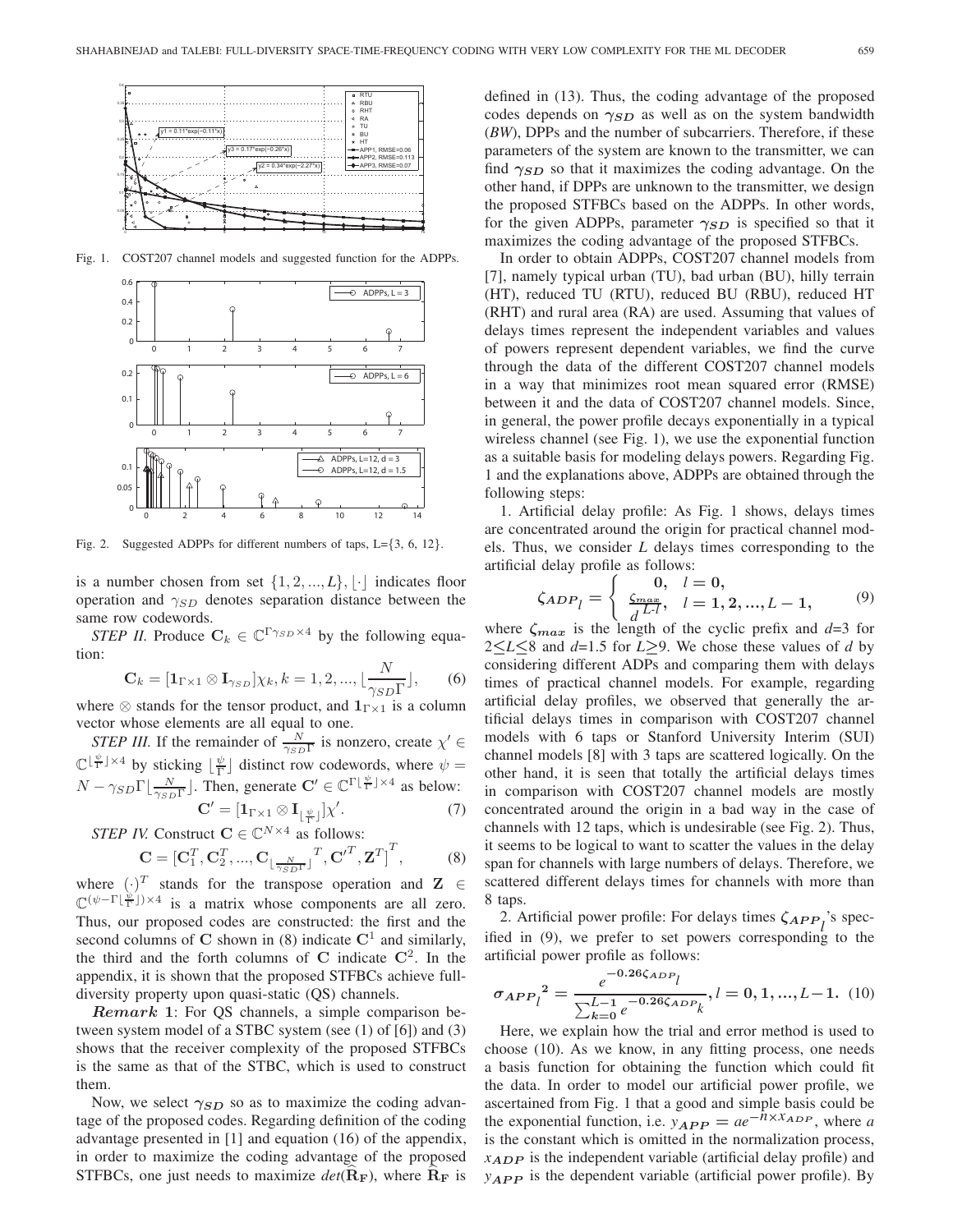

Fig. 3. BER performance, **Γ**=L=2, delay spread 5 *μ*s, 1 bit/s/Hz.

varying *n* between [0, 3] in steps of 0.01, we tried to find the curve through the data of the different COST207 channel models in a way that minimizes RMSE between the curve and the data of COST207 channel models. Fig. 1 shows how the resulting curves look like, and for the three different scenarios we note that:

APP1: Three 12-tap channels, namely TU, BU and HT are used to fit the data;

APP2: Four 6-tap channels, namely RTU, RBU, RHT and RA are used to fit the data, and

APP3: Three 6-tap channels, namely RTU, RBU and RHT, and three 12-tap channels, namely TU, BU and HT are used to fit the data.

APP1 and APP3 result in approximately the same RMSEs (0.06 and 0.07 respectively), but APP3 appears to indicate a better estimation of power profile of different COST207 channel models. More clearly, by comparing APP3 against different channel models, APP3 evidently gives a more accurate estimation of different COST207 channel models than that given by APP1.

*Remark* **2**: To the best of our knowledge, there are two permutation methods for the unknown DPPs case proposed in [1] and [3]. With reference to the method in [1], it is seen that the transmitter performs the permutation operation based on a technique which depends on the number of systems' subcarriers, in a random way. As regards the proposition in [3], a fixed permutation solution is offered. In this case, the system is no longer flexible. In other words, this method offers the same permutation under different numbers of channel taps, various bandwidths and different numbers of subcarrier. These methods, in fact, could lead to degradation of the system performance (see Fig. 6 and Fig. 7 of section IV). In contrast, ADPPs seem to present a more logical solution. This is because of the fact that after obtaining the ADPPs based on the number of taps, the code is permuted with due consideration of other system parameters such as system bandwidth as well as number of subcarriers which are available at the transmitter. Simulation results in the next section demonstrate that the ADPPs technique leads to a superior performance in comparison with the two aforementioned permutation methods.

In short, by designing ADPPs, we have tried to approach the problem of the unknown DPPs case more rationally. More specifically, we have built more flexibility into the system by employing ADPPs rather than the random or the fixed permutation methods, as exploited in [1] and [3], respectively.



Fig. 4. BER performance, **Γ**=L=2, delay spread 20 *μ*s, 1 bit/s/Hz.



Fig. 5. BER performance, **Γ**=L=4, 1 bit/s/Hz.

### IV. SIMULATION RESULTS

In our simulations, we consider a QS frequency-selective channel model and a wireless communication system with two transmit and one receive antennas in which QAM constellateions are used to translate bits to symbols. For simulations associated with Fig. 3 to Fig. 5, we also assume that  $BW =$ 1 MHz,  $N = 128$  and the length of cyclic prefix is 20  $\mu$ s. We assess the performance of the new schemes by plotting average bit-error-rate (BER) versus average signal-to-noiseratio (SNR). Two scenarios for Rayleigh channel models are chosen: 2-ray equal power channels and a 4-ray channel. In the 2-ray channel models, we use two profiles with delay profiles  $\{0, 5\}$  *μ*s and  $\{0, 20\}$  *μs.* Power profile  $\{0.42, 0.26,$ 0.18, 0.14} and delay profile {0, 6.5, 7.7, 15} *μ*s are used in the 4-ray channel model [3]. In the known DPPs case, for channels with delay spreads 5  $\mu$ s and 20  $\mu$ s, values of *γSD*'s that maximize the coding advantage are found to be 13 and 3 respectively and in the unknown DPPs case, *γSD* is calculated as 10 that maximizes the coding advantage of the ADPPs obtained from equations (9) and (10). Also for the 4-ray channel, *γSD*'s are obtained as 30 and 32 for the known and unknown DPPs respectively.

We employed the prominent Alamouti code [4] and also the STBC proposed by Sezginer *et al.* in [6], to construct our STFBCs. We called the consequence STFBCs A-STFBC and S-STFBC, respectively.

It should be noted from Fig. 3 and Fig. 4 that the proposed STFBCs outperform both the quasi-orthogonal space-timefrequency codes (QOSTFBCs) and the block circular delay diversity (BCDD) codes which were introduced in [2] and [3], respectively.

Another important advantage is that in this case one can benefit from very low complexity at the receiver. Stated more